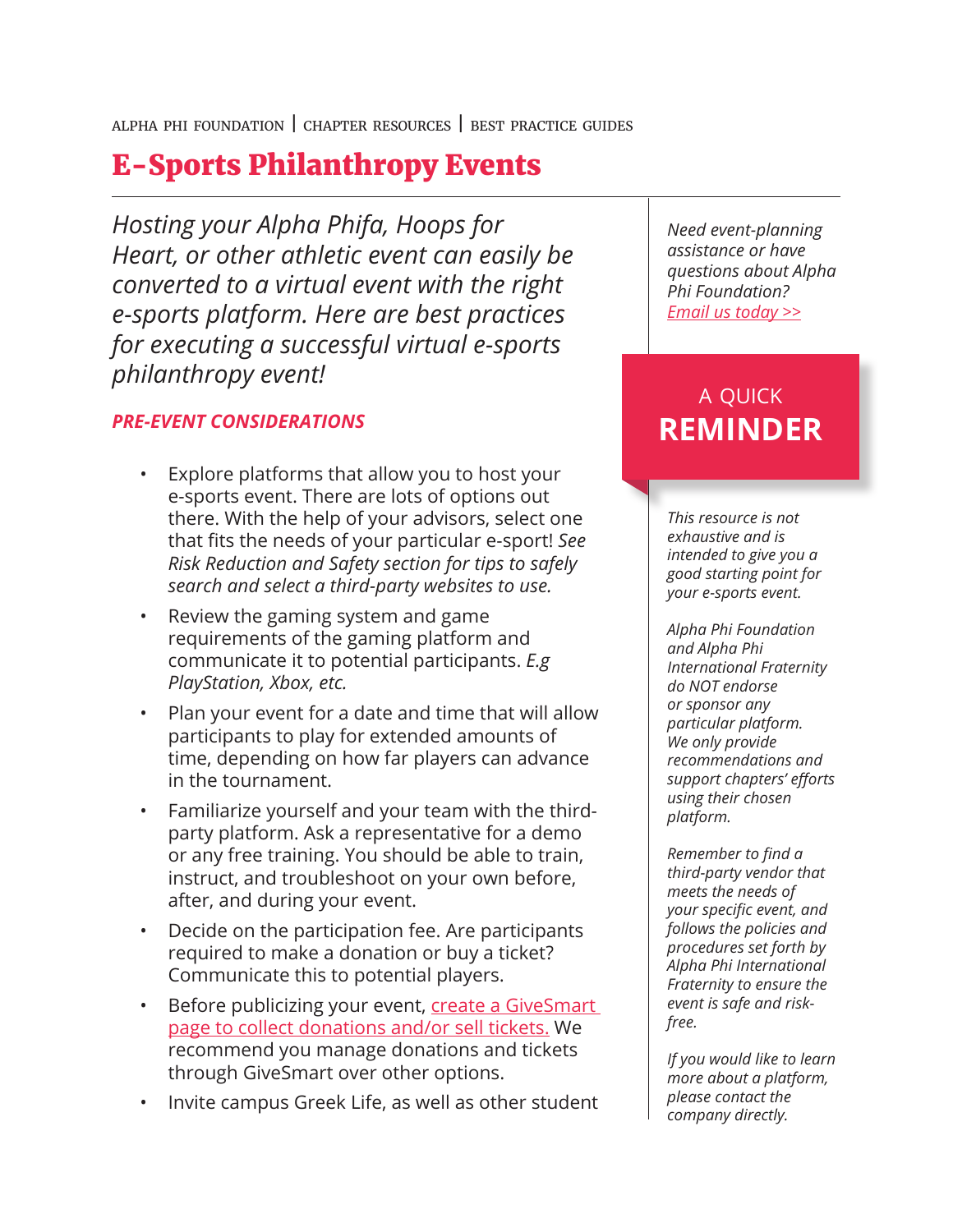alpha phi foundation | chapter resources | best practice guides

## E-Sports Philanthropy Events

organizations at least one month in advance to allow participants to sign up, make plans, and gather a team.

- Ensure all players have paid their participation or entry fee prior to participation.
- Generate your bracket the day before or the day-of the event. If participants back out day-of or join last-minute, this minimizes how often you may need to adjust the bracket.
- Have sisters share the GiveSmart page to promote the event and raise additional funds.

### *DURING*

- Be available throughout the day to monitor your progress. Assign your sisters shifts to help you watch the games and oversee the event. You shouldn't be alone in running the virtual event!
- Communicate often with the participants to provide updates, troubleshoot issues, and offer support, if needed.

Pro Tip: Train your sisters on how to run the event and have them serve as coaches or Alpha Phi contact for small groups of participants.

- Update the bracket frequently and communicate the updates often.
- Live-stream parts or all of the game play to allow non-player guests to watch and be a part of the fun. Recording the games and uploading to your chapter YouTube channel is also an option.
- Use chapter social media throughout the day to drum up excitement, rally your audience, and promote your event and your cause.

### *AFTER*

- Notify the winner(s) of the event and communicate them.
- Thank everyone for their participation and support. GiveSmart's Communications Feature allows for easy texts and emails to participants and donors.
- Close your GiveSmart even and request disbursement from Alpha Phi Foundation. This process sends ticket revenue to your chapter Billhighway account and donations directly to Alpha Phi Foundation.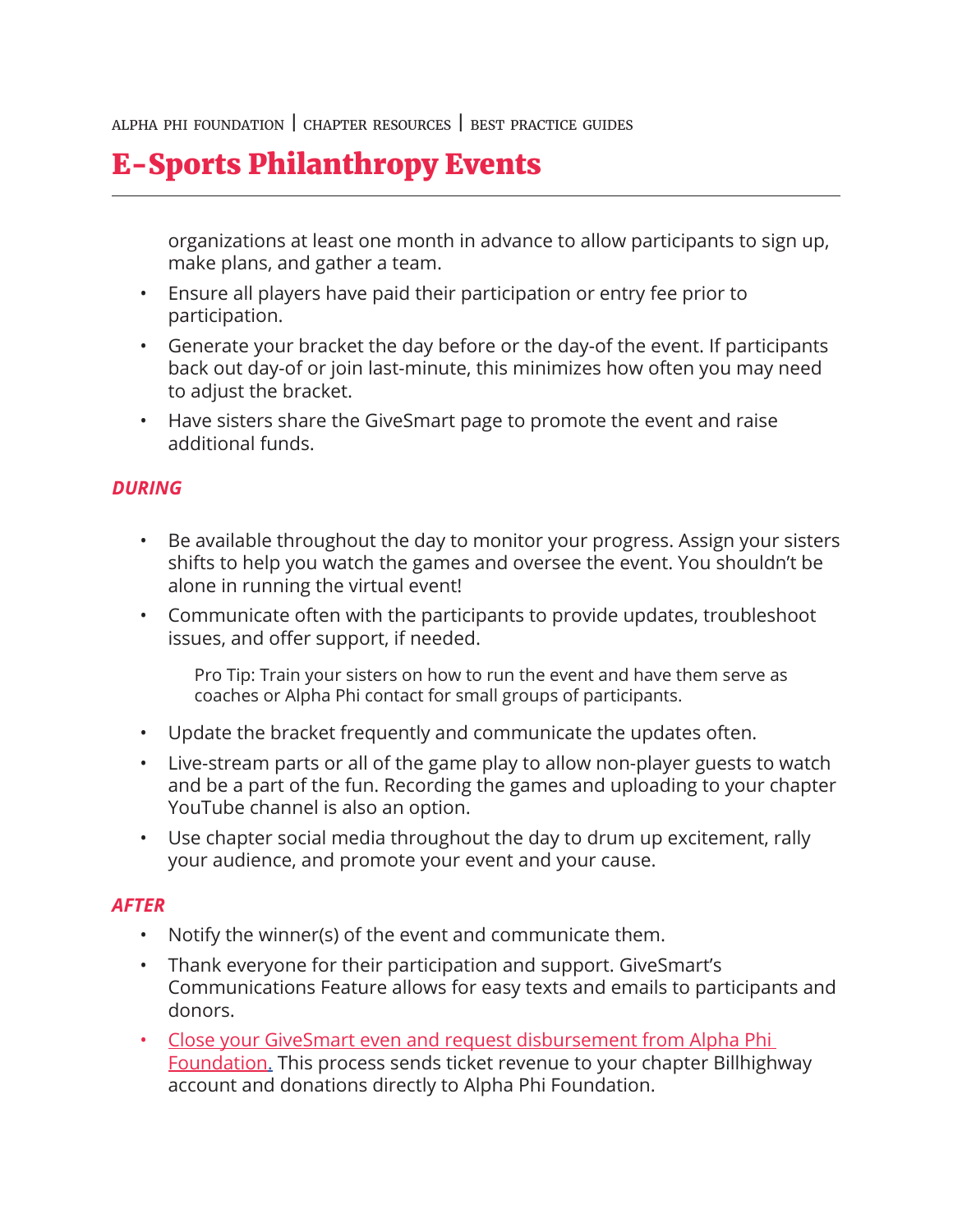# Risk Reduction and Safety in E-Sports Events

#### **Safety and Security**

Members' safety needs to be the first thing on our minds when planning an event. Here are a few safety and security considerations when planning a virtual event:

- Participant expectations should be outlined at the outset of the virtual event. By sharing guidelines, this allows for all participants to be held to the same standard of conduct. These expectations should also be communicated in writing during the registration process.
- Recording your event is a great way to be able to share the virtual experience outside of the live stream. Ensure that you notify participants at registration that the event will be recorded. Remind participants again at the opening of the event and clearly communicate where the event recording will be saved and shared.
- Be aware of the Terms of Use outlined in online platforms as they are often more intricate than a standard contract. Privacy is an inherent concern in online gaming as sometimes access to the computer microphone and/or video camera is required or requested. Some companies sell relevant information they've collected about a participant to advertisers and others collect data for their own purposes. Being upfront to your participants about privacy during their virtual experience is essential.

PRO TIP: When online gaming, make sure the Terms of Use Agreement with the vendor is reviewed by our insurance partner, Holmes Murphy, prior to committing to any one platform.

• Many institutions and/or states/provinces have gaming and/or gambling restrictions and may even prohibit certain activities. Because a virtual event is considered a chapter event, the chapter would be held to these same restrictions and associated policies. It is critical that these policies are reviewed prior to planning to ensure that the type of event that you want to host is feasible.

#### **Holmes Murphy Insurance**

All contracts, prior to signing, should also be reviewed by Alpha Phi's insurance provider, Holmes Murphy. Holmes Murphy reviews documents for equitable language and provides feedback that you can go back to the vendor to request changes, if needed.

When you receive an agreement or contract it's a simple process to have our partners review. Email holmesmurphy@alphaphi.org your name, phone number, chapter name, and contract along with any deadline and request a contract review.

#### **Event Agreements: Vendor, Contracts and Terms of Use**

Agreements related to virtual events are often unique and may differ greatly from a traditional in person event. As a part of planning your event, agreements could be in the form of a vendor agreement, a traditional contract and/or a Terms of Use agreement. Please do NOT sign any document or make a commitment through the creation of a chapter account without advisor review. The Chapter President is the only officer that should be signing contracts and agreements.

When planning a virtual event, many times a Terms of Use agreement would be utilized instead of a contract. Terms of Use or Terms of Service are legal agreements between a service provider and a